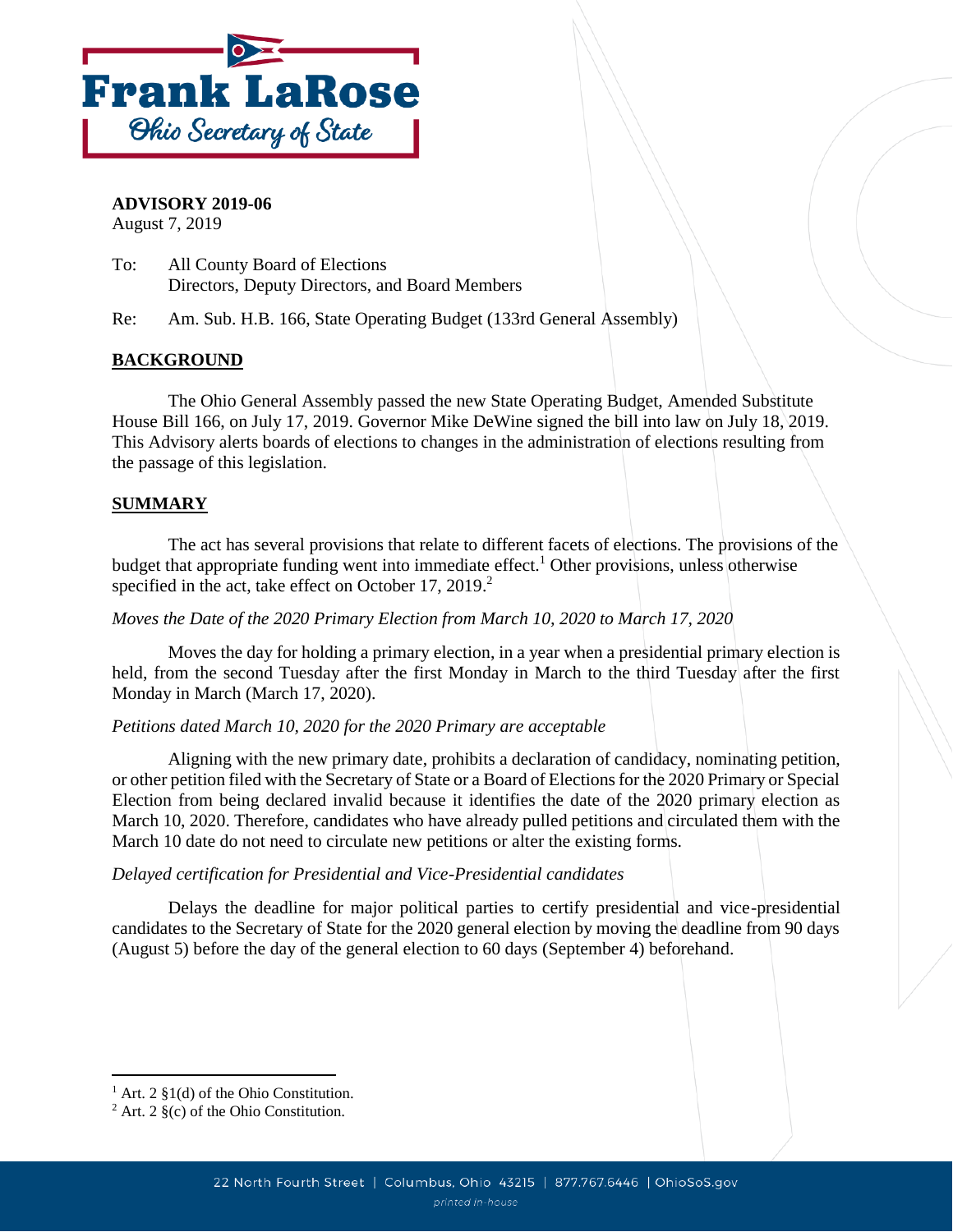### *Delayed certification of forms for the 2020 general*

Delays the deadline for the Secretary of State to certify the forms of the official ballots to be used at the 2020 general election from the 70th day (August 25) to the 50th day (September 14) before the 2020 general election.

## *Pay Increase*

Increases by 1.75 percent annually, through 2028, the statutory \$6,000 minimum amount paid to some members of boards of elections, providing the same annual raise given to other board of elections members and other local elected officials under current law.

## *Fewer required poll workers for multi-precinct locations*

A long-sought Ohio Association of Elections Officials change reduces the minimum number of precinct election officials per precinct in a multi-precinct voting location in which electronic pollbooks are used from four to two. Any reduction in poll workers requires a super majority vote of at least three members of that county's board of elections.

## *School district territory transfer*

- Permits electors residing in school district territory located within a township that is split between two or more school districts to petition for the transfer of territory to another adjacent school district.
- Requires the proposal to be placed on the ballot at the next general, primary, or special election within 90 days after the board of elections certifies that the petition is signed by at least 10 percent of electors within the territory proposed to be transferred and voting in the last general election.

# *Ohio political party fund is eliminated*

Repeals (and dissolves by January 1, 2020) the Ohio Political Party Fund, where income tax filers could credit \$1, or \$2 for married couples filing joint returns, of their income tax liability to the fund.

# **EXPLANATION**

# *Date of 2020 Presidential Primary*

The act moves the date of a presidential primary election from the second Tuesday after the first Monday in March to the third Tuesday after the first Monday in March. This effectively moves the 2020 primary to March 17 from March 10. Under continuing law, all other primary elections in Ohio that are not a presidential primary election are held on the first Tuesday after the first Monday in May.<sup>3</sup>

# *Grandfathering petitions for the 2020 Primary*

In consultation with the Secretary of State's Office, the legislature enacted a petition grandfathering provision to avoid problems from the new presidential primary election date. This provision prohibits finding any of the following invalid because it identifies the date of the 2020 primary as March 10, 2020, instead of March 17, 2020:

<sup>3</sup> R.C. 3501.01, 3513.01, and 3513.12.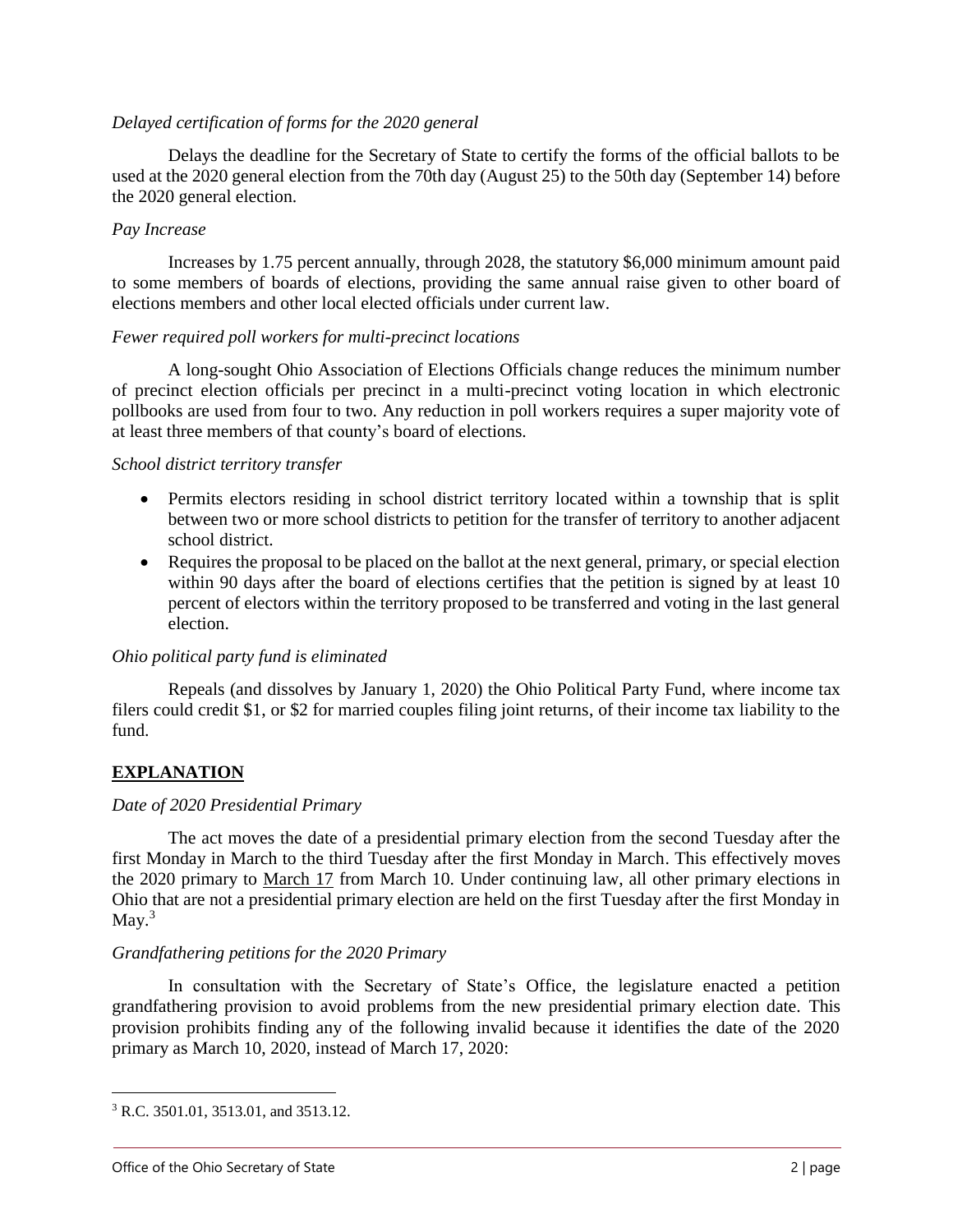- 1. A declaration of candidacy;
- 2. A nominating petition; or
- 3. Another petition filed with the Secretary of State or a Board of Elections for the 2020 primary election or a special election on the day of that election.

### *Delayed certification of Presidential and Vice-Presidential candidates and forms for 2020*

The act delays the deadline for major political parties to certify presidential and vicepresidential candidates to the Secretary of State for the 2020 general election. Like a few other provisions in the budget, this is a provision that applies only to 2020. For the 2020 general election, presidential and vice-presidential candidates must be certified to the Secretary no later than the 60th day (September 4) before the 2020 general election. Under continuing law, major political parties must certify the names of the presidential and vice-presidential candidates to the Secretary for placement on the ballot on or before the 90th day (August 5) before the day of the general election in future years.

Additionally, the act requires the Secretary to certify to the boards of elections the forms of the official ballots to be used for the 2020 general election on or before the 50th day (September 14) before the 2020 general election. This provision also applies only to the 2020 general election. Under continuing law, the Secretary must certify the forms of the official ballots to be used at a general election on the 70th day (August 25) before a general election in future years. 4

### *Pay Increase*

The act increases the minimum compensation of a member of a board of elections by 1.75 percent annually through 2028. Under continuing law, a board member's annual compensation must be the greater of the following:<sup>5</sup>

1. The sum of the following:

- $\bullet$  \$102.41 for each full 1,000 of the first 100,000 in county population;
- $\bullet$  \$48.79 for each full 1,000 of the second 100,000 in county population;
- $\bullet$  \$26.50 for each full 1,000 of the third 100,000 in county population;
- \$8.13 for each full 1,000 above 300,000 in county population; or

### 2. \$6,000.

Legislation enacted last year required the dollar amounts listed under (1) above to be increased by 1.75 percent annually from 2019 through 2028. However, it did not adjust the \$6,000 minimum for counties with smaller populations.<sup>6</sup> This act adjusts that \$6,000 minimum in the same way as the other figures, meaning that board members who qualify only for the minimum compensation also will receive the 1.75 percent annual increase.

### *Fewer required poll workers for multi-precinct locations*

The act reduces the minimum number of precinct election officials who must be appointed, from four per precinct to two, in voting locations that serve more than one precinct and use electronic

<sup>4</sup> Section 735.11 of the Act.

 $5$  R.C. 3501.12.

 $6$  Substitute Senate Bill 296 (132<sup>nd</sup> General Assembly). For discussion, see pages 4-5 [https://www.sos.state.oh.us/globalassets/elections/advisories/2019/adv2019-03.pdf.](https://www.sos.state.oh.us/globalassets/elections/advisories/2019/adv2019-03.pdf)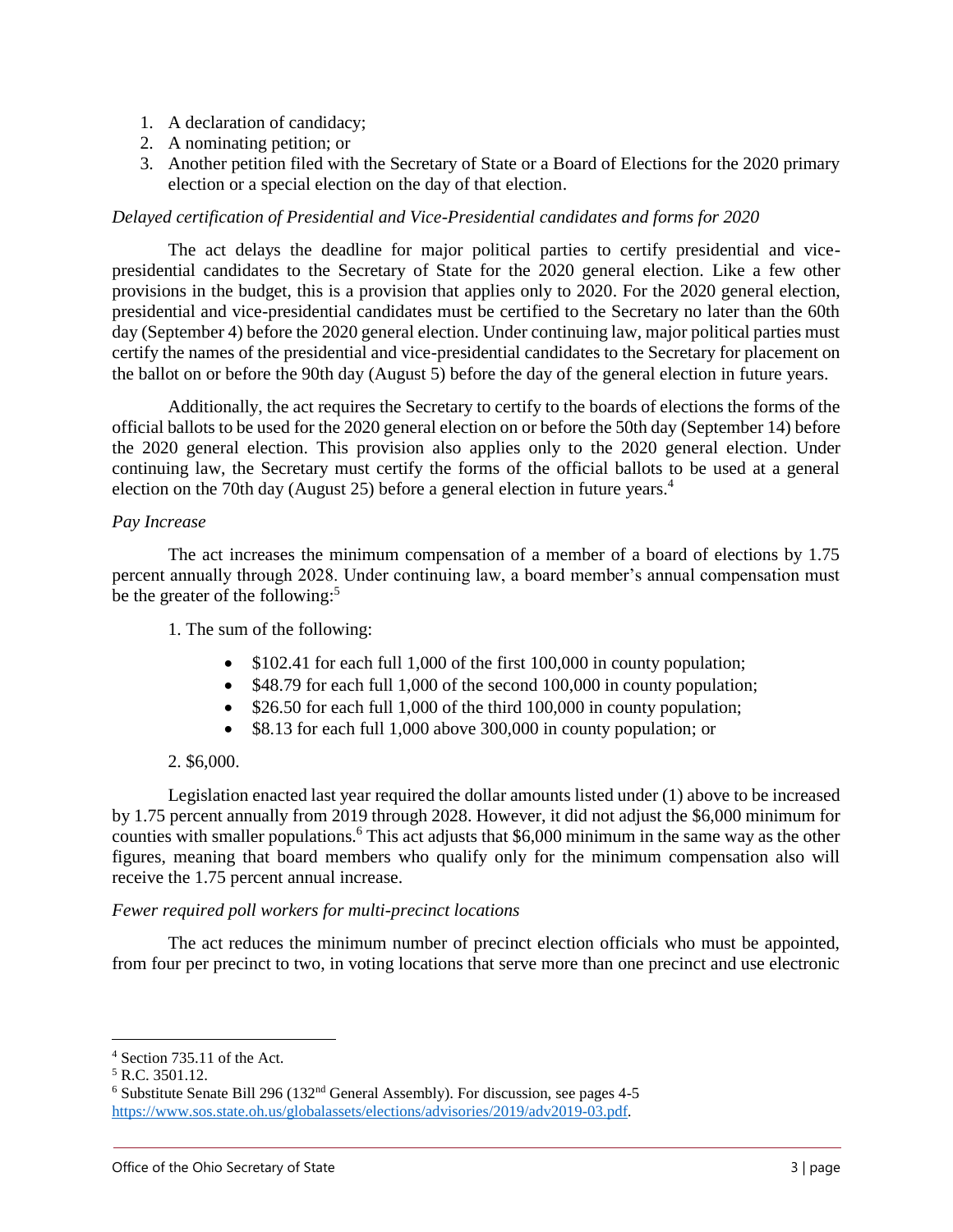pollbooks. Under the act, a board of elections that wishes to make that reduction must approve the change by a vote of at least three of its members, thereby requiring the vote to be bipartisan.

Additionally, the act makes a technical correction to change the term "presiding judge" to "voting location manager," which is the term used elsewhere in the Revised Code.

## *School district territory transfer*

The act creates a new process for transferring territory between school districts in addition to the other processes prescribed under continuing law. Under the act, electors residing in a school district's territory that is located within a township within two or more school districts may petition for the transfer of territory to another adjacent school district. The board of education that is losing territory must file the proposal, including a map of the territory's boundaries, with the State Board of Education and certify the proposal to the county board of elections. The petition must be signed by at least 10 percent of electors residing within the territory that voted in the last general election.

Upon receiving a certified proposal, the board of elections must submit the proposal to electors within the territory to vote on in the next general or primary election, or in a special election specified in the certification. Any election must be at least 90 days after the date of the proposal's certification. The election must be held in the same manner as a regular board of education election and the proposal must be approved by a majority vote of qualified electors voting.

If a proposal is approved by the electors, the district board losing territory must notify the State Board of Education of the election results, and the board of trustees of the eligible township must enter negotiations with the district board gaining territory regarding terms of the transfer. The board of trustees and the district board gaining territory must enter into a formal agreement regarding the transfer's terms to execute the transfer, but the district board is not required to enter into any agreement. Upon entering into a formal agreement, the district board gaining territory must file the proposal and copy of the agreement with the State Board. The State Board must approve the filed proposal and provide written notification of that approval to both districts affected by the territory transfer. The act does not appear to give the State Board the discretion to reject the proposal.

The district board gaining territory, upon receiving notification of the State Board's approval, must file a map showing the boundaries of the territory being transferred with the county auditor. Additionally, both district boards affected by the territory transfer, as well as the township board of trustees, must execute an equitable distribution of funds and indebtedness between the districts. The transfer shall then be complete, and legal title of the school property in the territory shall be vested in the district board of the district gaining territory.<sup>7</sup>

# *Ohio political party fund is eliminated*

The act eliminates the Ohio political party fund income tax checkoff for taxable years beginning after 2018. Under current law, an individual may choose an option on their return to credit \$1, or \$2 for married couples filing joint returns, of their income tax liability to the fund. Money in the fund is divided among Ohio's major political parties. The money cannot be used to further the election or defeat of any particular candidate or to influence the outcome of an issue election.

<sup>7</sup> R.C. 3311.242.